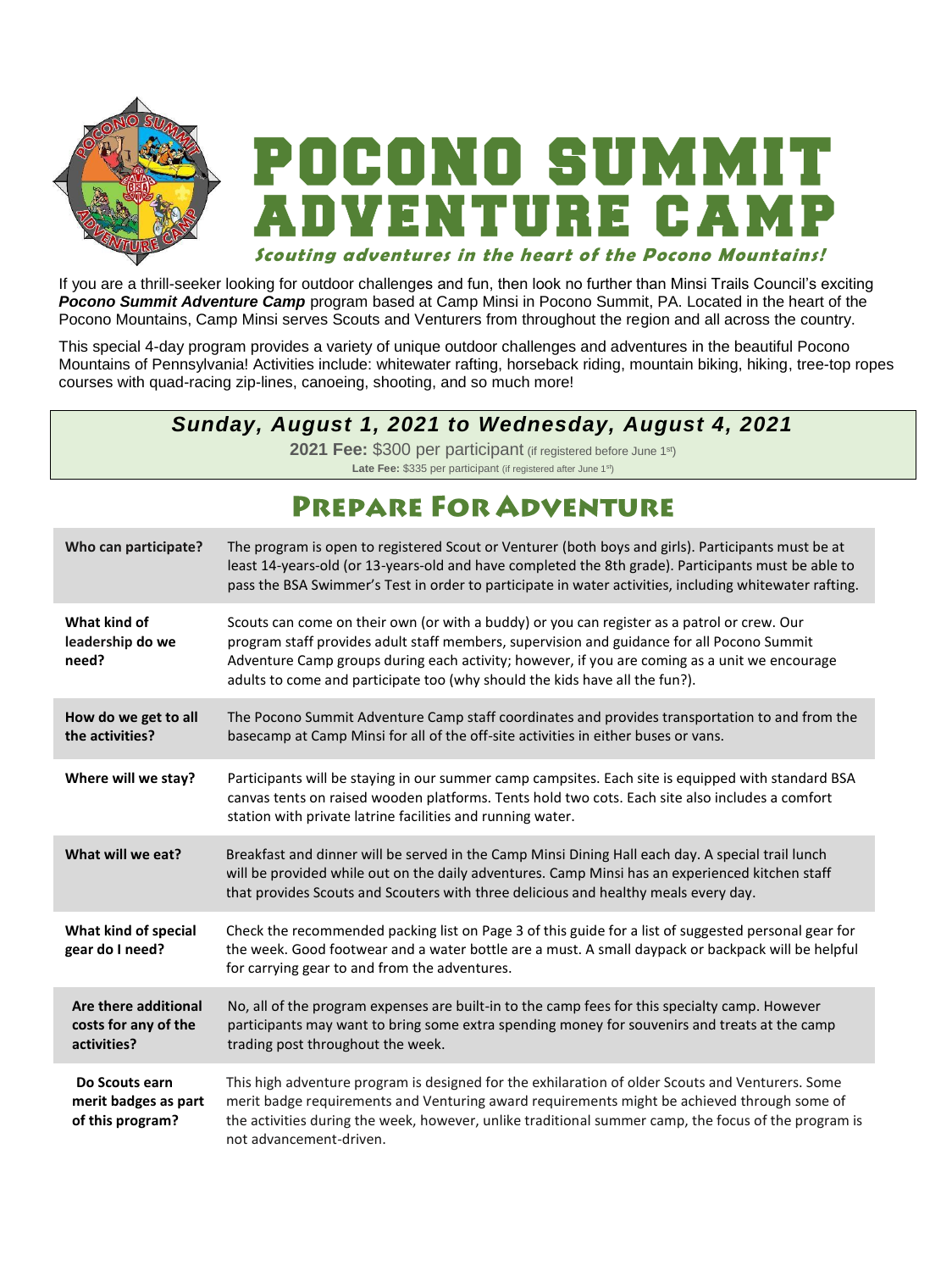# **ADVENTURE AWAITS**



*– Horseback Riding –* Saddle up for a novice-friendly riding experience as you take a guided ride through gently sloping hills and wooded trails on horseback.



*– Whitewater Rafting –* Enjoy an exciting rafting trip on the Lehigh River. The 8-mile trek gives you an afternoon of fun on the river interspersed with a touch of Class III rapids.



*– Treetop Adventure Course –* The Gorilla Grove Treetop Ropes Course will challenge you with tightropes, rope net climbs, swinging log steps, moving tunnels, platforms, zip lines, and more!



*– Quad-racing Zip-lines –* Race at high speeds, four at a time, to compete for the fastest run as you fly through the treetops.



Ascend 1,500 feet to the summit of Mount Minsi in the Delaware Water Gap. hike provides impressive views and breathtaking vistas.



*– Mountain Biking –* Ride through the Lehigh Gorge. As you pedal the 25-mile trail, look out for cool rock formations, waterfalls and wildlife.



*– Voyageur Canoeing –* Set out on Stillwater Lake for a paddle in Camp Minsi's massive 30-person voyageur canoe! You'll see the power of teamwork as you make this boat speed across the water.



*– Shooting Sports –* Take aim and hone your skills with some special, exciting, and advanced hands-on shooting sports challenges – including rifle, shotgun, archery and blackpowder shooting!



*– Action Aquatics –* Stillwater Lake provides a variety of exciting aquatic activities – including swimming, canoeing, kayaking, stand-up paddleboarding, water trampolines, climbable icebergs, and more!

#### *Suggested Personal Gear Needed for Pocono Summit Adventure Camp*

- Extra shirts
- Extra shorts
- Socks
- Underwear
- Rain gear
- Swimsuit
- Sleepwear
- Closed-toe water shoes
- Sturdy hiking shoes or boots
- Warm sweater, sweatshirt and/or jacket
- Long pants
- Towels
- Sleeping bag / blankets
- Pillow
- Toiletries (toothbrush, toothpaste, soap, shampoo, etc.)
- Flashlight
- Water bottles
- Watch
- Sunscreen
- Insect repellent
- Hat
- Sunglasses
- Camera
- Daypack or small backpack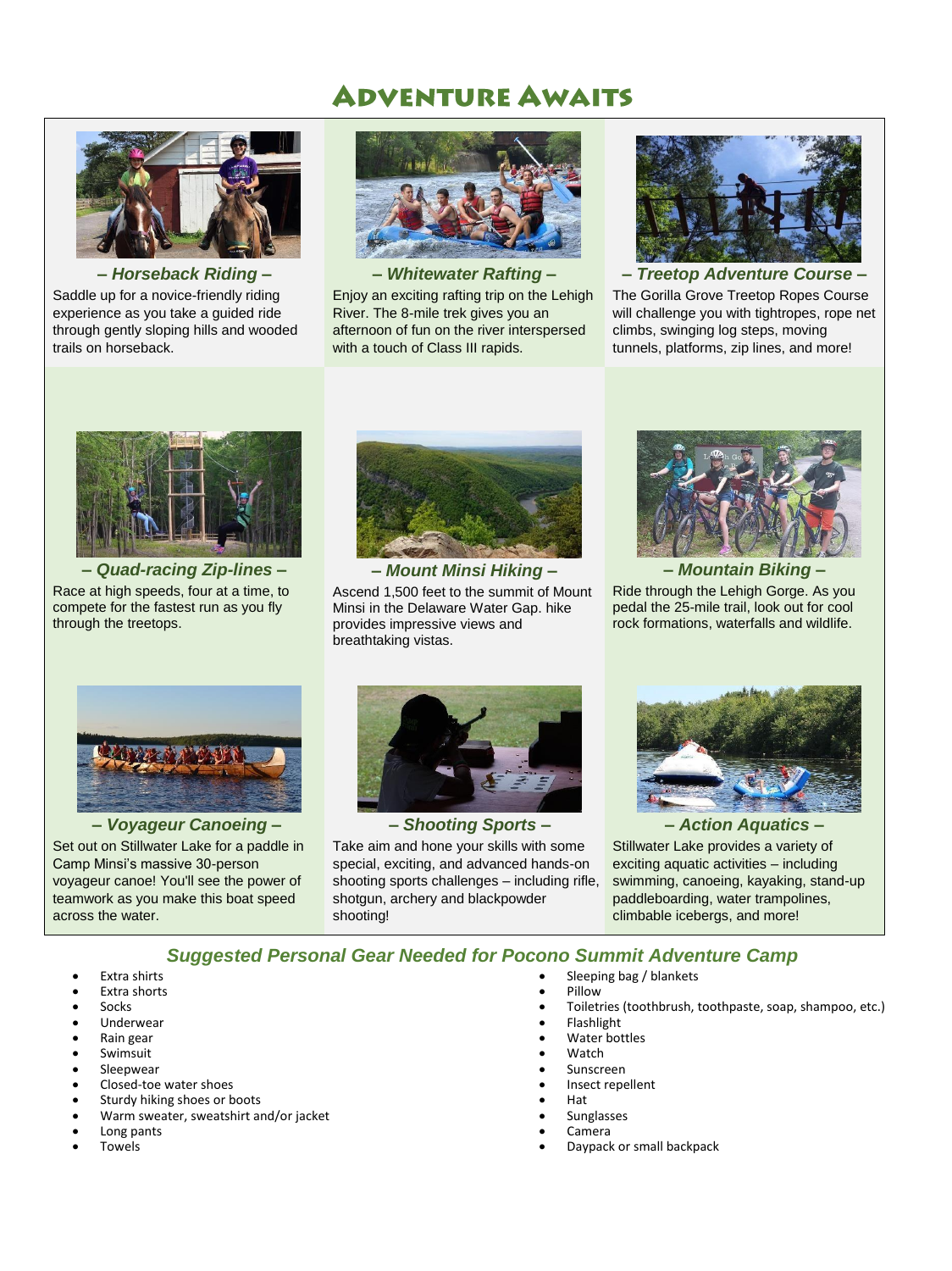# **YOUR WEEK IN THE POCONOS!**

## **Sunday (Check-In)**

- Arrive at the Camp Minsi basecamp between 2:00PM and 3:00PM on Sunday.
- You will be directed to check-in at the Administration Building just off the Parking Lot. The office staff will review your registration, confirm that payment has been received and collect all necessary participation releases.
- After checking in at the Administration Building, a staff guide will take you to the Health Lodge for medical checks. All participants must turn in a completed BSA Annual Health and Medical Record (parts A, B and C)**.**
- You will be then be led to your campsite site to unload gear and get settled in to your tent.
- Participants will head to Waterfront at 4PM to complete their swim checks. All Pocono Summit Adventure Camp participants must pass a swim test with a "swimmer" proficiency in order to go whitewater rafting and participate in other aquatics activities (canoeing, kayaking, etc).
- After completing swim checks and a brief camp tour, participants will be free until dinner at 5:45PM. After dinner, participants will gather for a program orientation, adventure briefings, ice-breakers and camp-wide cracker barrel.

### **Monday - Wednesday**

 Each morning starts with colors and breakfast in the Camp Minsi dining hall at 7:45AM. After the morning meal, you'll load up for your day of adventure in the Pocono Mountains. Lunch will be served on the adventure and you'll return to basecamp in time for a dining hall dinner at 6:00PM, followed by a selection of unique evening program options.

## **Wednesday Evening (Check-Out):**

- The Pocono Summit Adventure Camp program concludes on Wednesday evening with our closing ceremonies in the Parade Field at 5:45PM, followed by a camp-wide picnic barbeque. Parents and families coming to pick-up their Scouts are invited to attend the closing ceremonies and the picnic.
- Scouts can sign-out and depart between 7:00PM and 8:00PM on Wednesday evening. If you are attending as a unit, and have the appropriate 2-deep leadership, arrangements can be made for a Thursday morning departure.

**QUESTIONS?** Contact us at [campminsi@minsitrails.org.](mailto:campminsi@minsitrails.org)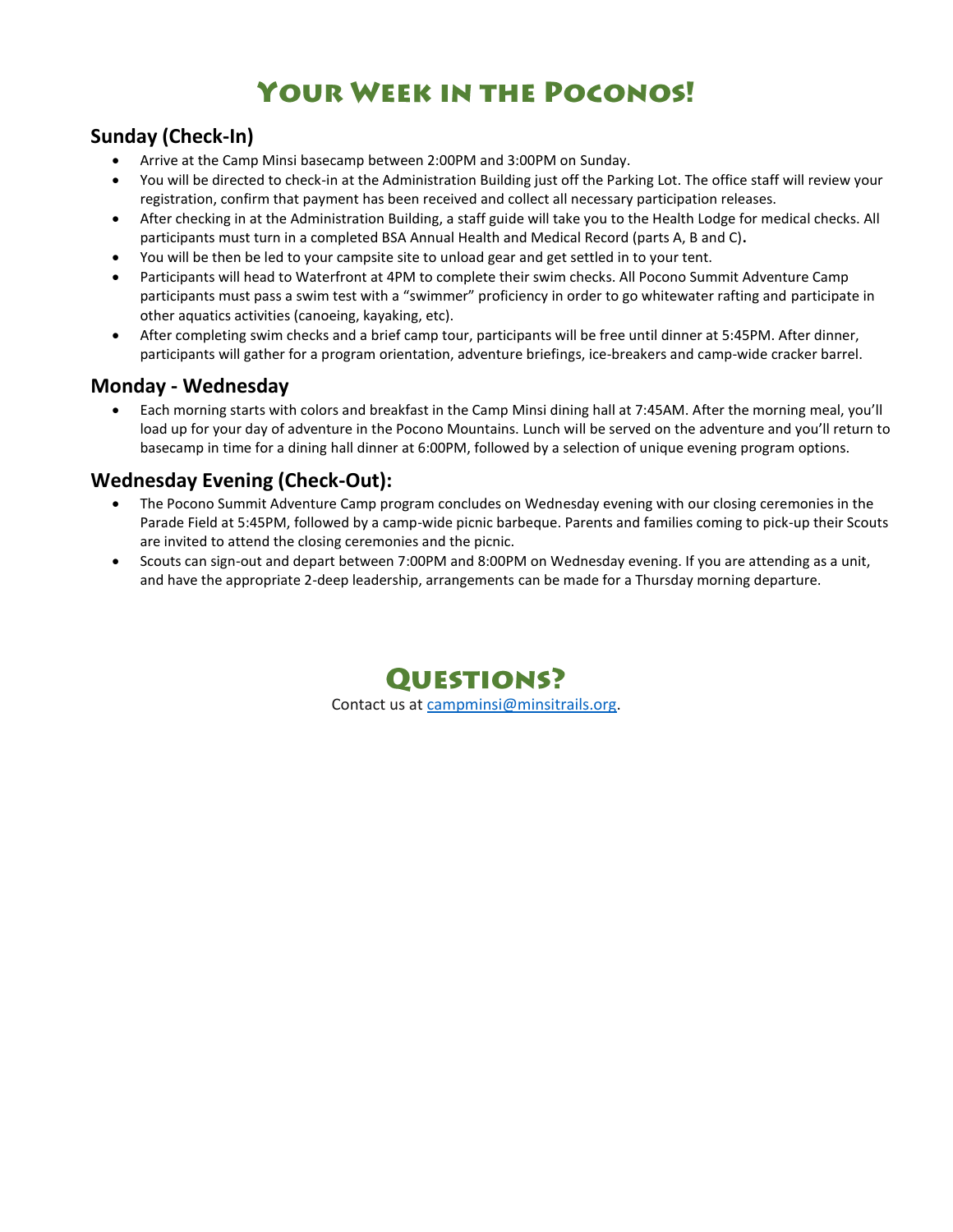

|         | <b>SUNDAY</b>                                   | <b>MONDAY</b>                                | <b>TUESDAY</b>                                 | <b>WEDNESDAY</b>         |
|---------|-------------------------------------------------|----------------------------------------------|------------------------------------------------|--------------------------|
| 7:00AM  |                                                 |                                              |                                                |                          |
|         |                                                 | Colors                                       | Colors                                         | Colors                   |
| 8:00AM  |                                                 | <b>Breakfast</b>                             | <b>Breakfast</b>                               | <b>Breakfast</b>         |
| 9:00AM  |                                                 |                                              |                                                |                          |
| 10:00AM |                                                 | <b>Mountain Adventures</b>                   | The Big Day Out Lehigh                         | <b>Minsi Adventures</b>  |
| 11:00AM |                                                 | <b>Treetop Adventures</b>                    | Gorge Biking                                   | <b>Voyageur Canoeing</b> |
| 12:00PM |                                                 | Zip-Lining                                   | Glen Onoko Hiking                              | Mount Minsi Hike         |
|         |                                                 | <b>Horseback Riding</b>                      | <b>Whitewater Rafting</b>                      |                          |
| 1:00PM  |                                                 |                                              |                                                |                          |
|         |                                                 |                                              |                                                |                          |
| 2:00PM  | Check In                                        |                                              |                                                |                          |
| 3:00PM  | and Arrival                                     |                                              |                                                |                          |
| 4:00PM  | Camp Orientation and<br>Swim Checks             |                                              |                                                |                          |
| 5:00PM  |                                                 |                                              |                                                |                          |
|         | Colors                                          | Colors                                       |                                                | Colors                   |
| 6:00PM  | <b>Dinner</b>                                   | <b>Dinner</b>                                |                                                | <b>Picnic Dinner</b>     |
| 7:00PM  |                                                 |                                              | <b>Dinner</b>                                  | Check Out                |
| 8:00PM  | Adventure Briefing nd<br><b>Cracker Barrell</b> | Action aquatics on<br><b>Stillwater Lake</b> |                                                | and Departure            |
| 9:00PM  |                                                 |                                              | <b>PSAC Super Shooter</b><br>@ Shooting Sports |                          |
| 10:00PM | <b>Taps</b>                                     | <b>Taps</b>                                  | <b>Taps</b>                                    |                          |
|         |                                                 |                                              |                                                |                          |

**www.campminsi.org/PSAC**